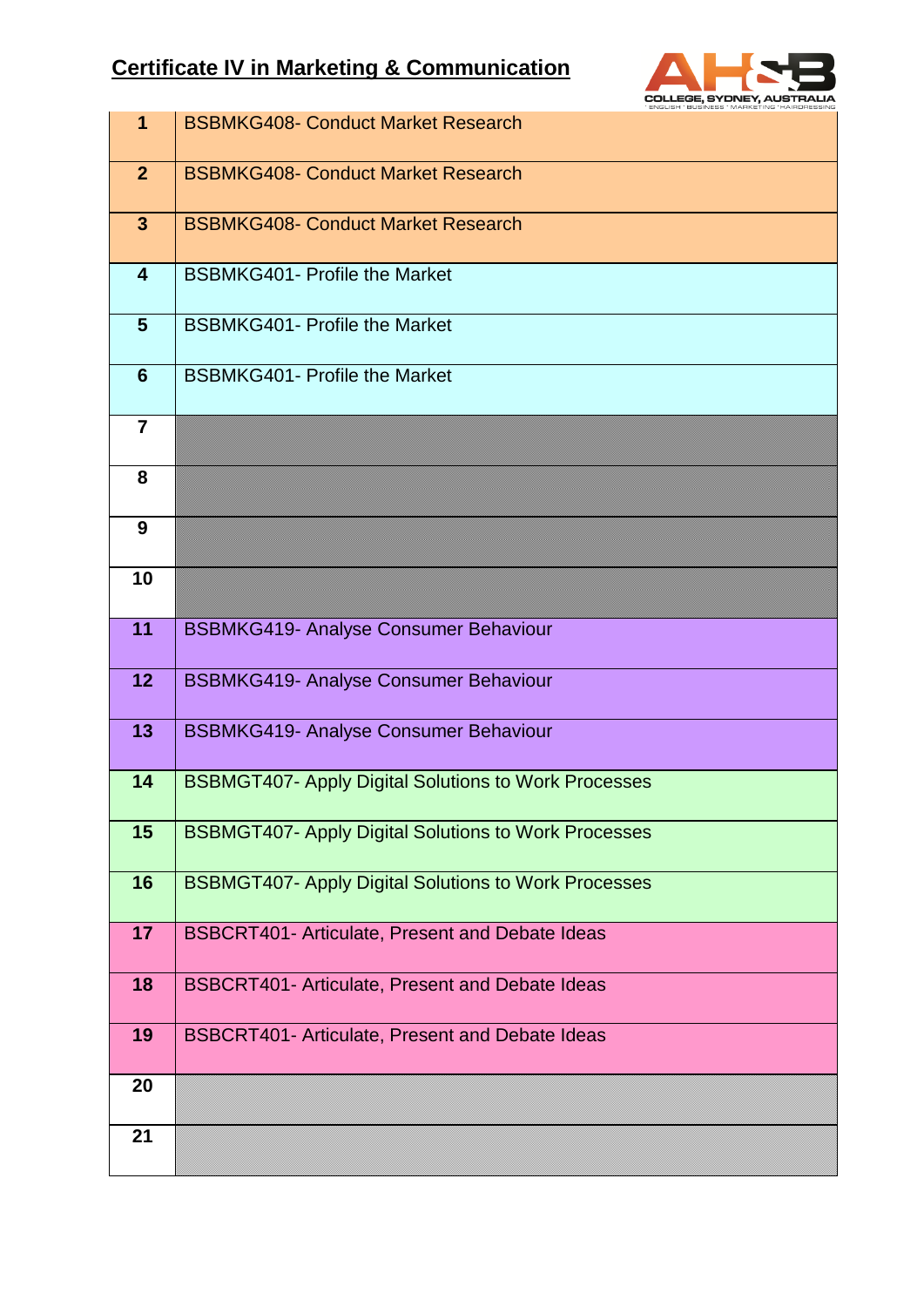

| 22 |                                                                                             |
|----|---------------------------------------------------------------------------------------------|
| 23 |                                                                                             |
| 24 | <b>BSBMKG417- Apply Marketing Communication Across a Convergent Industry</b>                |
| 25 | BSBMKG417- Apply Marketing Communication Across a Convergent Industry                       |
| 26 | <b>BSBMKG417- Apply Marketing Communication Across a Convergent Industry</b>                |
| 27 | <b>BSBMKG418- Develop and Apply Knowledge of Marketing Communication</b><br><b>Industry</b> |
| 28 | <b>BSBMKG418- Develop and Apply Knowledge of Marketing Communication</b><br><b>Industry</b> |
| 29 | BSBMKG418- Develop and Apply Knowledge of Marketing Communication<br><b>Industry</b>        |
| 30 | <b>BSBMKG418- Develop and Apply Knowledge of Marketing Communication</b><br><b>Industry</b> |
| 31 | <b>BSBMKG413- Promote Products and Services</b>                                             |
| 32 | <b>BSBMKG413- Promote Products and Services</b>                                             |
| 33 | <b>BSBMKG413- Promote Products and Services</b>                                             |
| 34 |                                                                                             |
| 35 |                                                                                             |
| 36 |                                                                                             |
| 37 |                                                                                             |
| 38 | <b>BSBCMM401- Make a Presentation</b>                                                       |
| 39 | <b>BSBCMM401- Make a Presentation</b>                                                       |
| 40 | <b>BSBCMM401- Make a Presentation</b>                                                       |
| 41 | <b>BSBMKG409- Design Direct Response Offers</b>                                             |
| 42 | <b>BSBMKG409- Design Direct Response Offers</b>                                             |